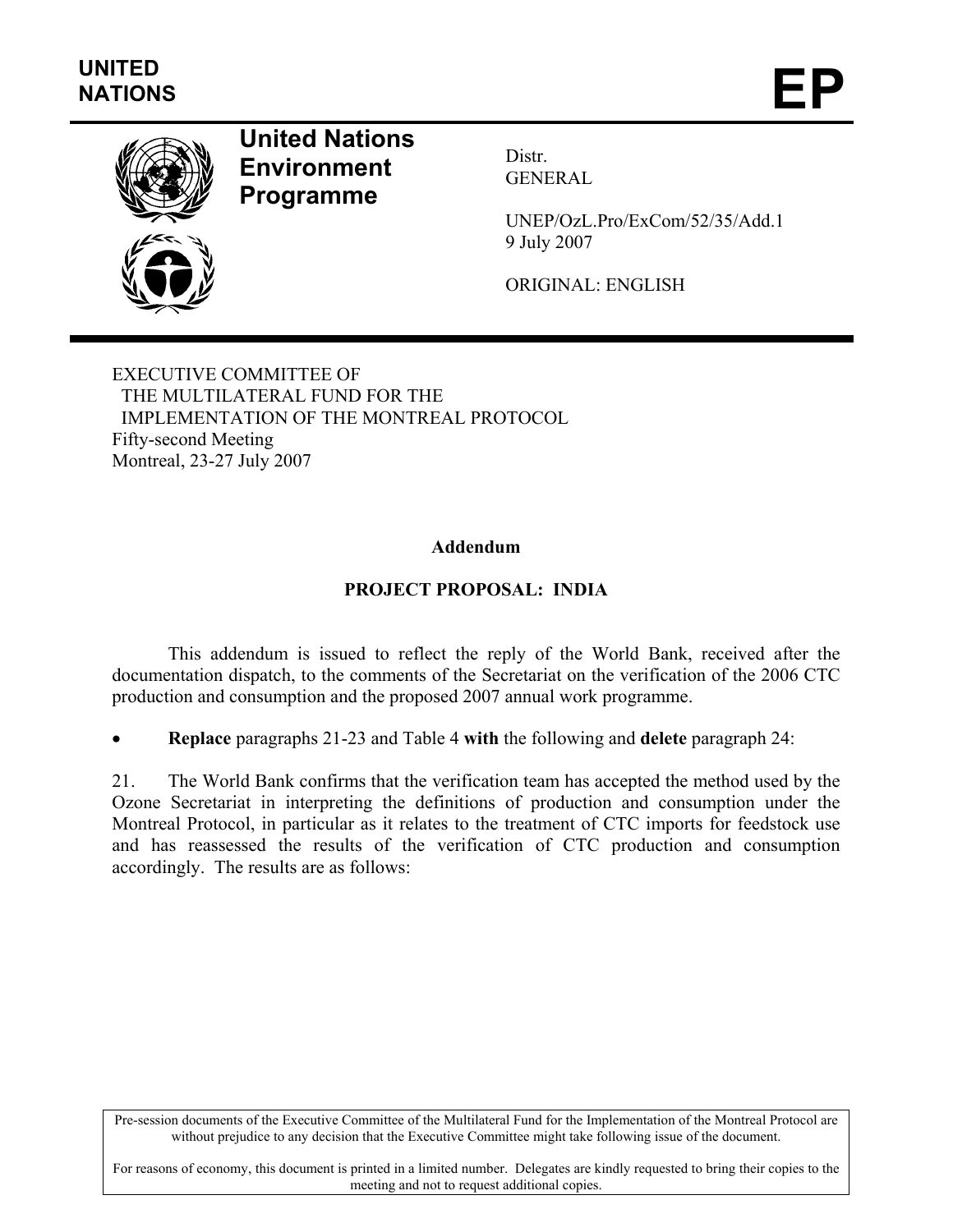#### Table 4

## **PRODUCTION AND CONSUMPTION AS PER THE MONTREAL PROTOCOL (IN MT)**

| <b>Production per MP</b>      | <b>Quantity (MT)</b> |
|-------------------------------|----------------------|
| Gross production              | 13,878               |
| Feedstock use*                | 12,853               |
| Destruction                   |                      |
| Production for controlled use |                      |

| <b>Quantity (MT)</b> |
|----------------------|
| 1.025                |
|                      |
|                      |
| 1.025                |
|                      |

*Notes:* \* This figure does not include feedstock use deriving from imports. It may be obtained as: gross production less non-feedstock sales less drawdown from 2004 stockpile, thus:  $13,878 - 1,067 - 42$  (from Table 3) = 12,853 MT.

\*\* Under India ODS Rules, import licenses for CTC are not given for other than allowed use. Thus imports of 8,481 MT are not shown for purposes of figuring MP consumption.

22. The Government of India intends to use the funds from the 2007 work programme to finance conversion activities by enterprises which were established after July 1995 and commits to doing so only after those eligible industries have been given the priority but have completed the phase-out without the need for assistance. The proposal invokes the flexibility clause in the Agreement which provides for "full flexibility in the use of Multilateral Fund assistance to achieve the overall objectives of this Agreement and to meet its obligations to the Montreal Protocol." It allows funds to "be reallocated to other activities as long as expenditures are consistent with this Agreement and eligible within the context of the Montreal Protocol. Any remaining funds provided to the Country pursuant to this Agreement may be used in any manner that the Country believes will achieve the smoothest and most efficient CTC phase out."

23. In line with decision 51/12, the World Bank seeks the authorization of the Executive Committee before directing funds to the enterprises that were established after July 1995.

• **Replace** paragraph 41 and Table 7 **with** the following:

41. In response to the request of the Secretariat for impact assessment of the sector programmes which are being implemented by the various agencies, the World Bank has provided the following estimate by agency and sector for the achievement of the 2006 annual work programme: